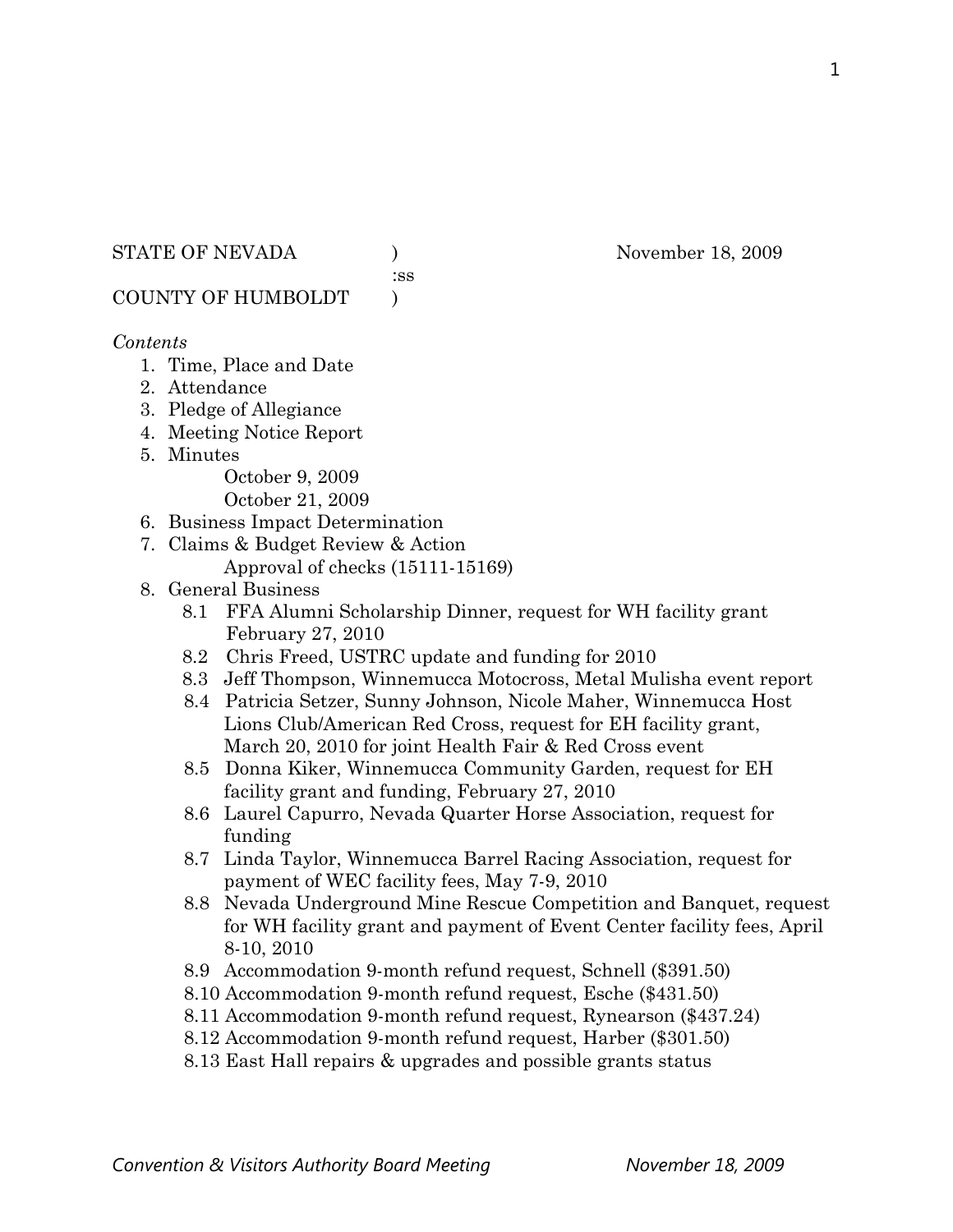- 9. Director's Report
	- 9.1 Financial reports on WCVA events
	- 9.2 Request for funding to finance WEC RV parking expansion study
	- 9.3 Purchase of two new steam tables
	- 9.4 Senior Pro Rodeo update, plans for 2010
	- 9.5 New Xerox lease
	- 10. Board Secretary & Counsel Report
		- 10.1 Monthly report including compliances
		- 10.2 Chamber of Commerce report
		- 10.3 Radiation Technology conference report
		- 10.4 2008-2009 Audit liability rep letter
		- 10.5 2008-2009 Audit due to be filed by end of November
		- 10.6 Multi-year event policy
	- 11.Board Administrator
		- 11.1 October financial reports
		- 11.2 Compliance audit reports
	- 12.Other Reports
	- 13.Next Meeting Date

14.Adjournment

### **MINUTES NOVEMBER 18, 2009**

- **1. Time, Place and Date.** The Winnemucca Convention and Visitors Authority met in regular session in full conformity with the law at the Winnemucca Convention Center, West Hall, Winnemucca, Nevada at 4:00 pm on Wednesday, November 18, 2009 with Chairman Terry Boyle presiding.
- *2.* **Attendance.** *Convention and Visitors Authority Board Officials Present:*

| Terry Boyle          | Chairman and Hotel Representative     |
|----------------------|---------------------------------------|
| Patty Herzog         | Vice Chairman and City Representative |
| Don Stoker           | Treasurer and Motel Representative    |
| Dan Cassinelli       | County Representative                 |
| Rodd William Stowell | Business Representative               |
| Bill Macdonald       | Secretary and Counsel                 |
| Kendall Swensen      | Board Administrator                   |
|                      |                                       |

*Convention and Visitors Authority Board Officials Absent:*  None

*Staff Members Present:*  Kim Petersen Director Shelly Noble Administrative Clerk

Convention & Visitors Authority Board Meeting November 18, 2009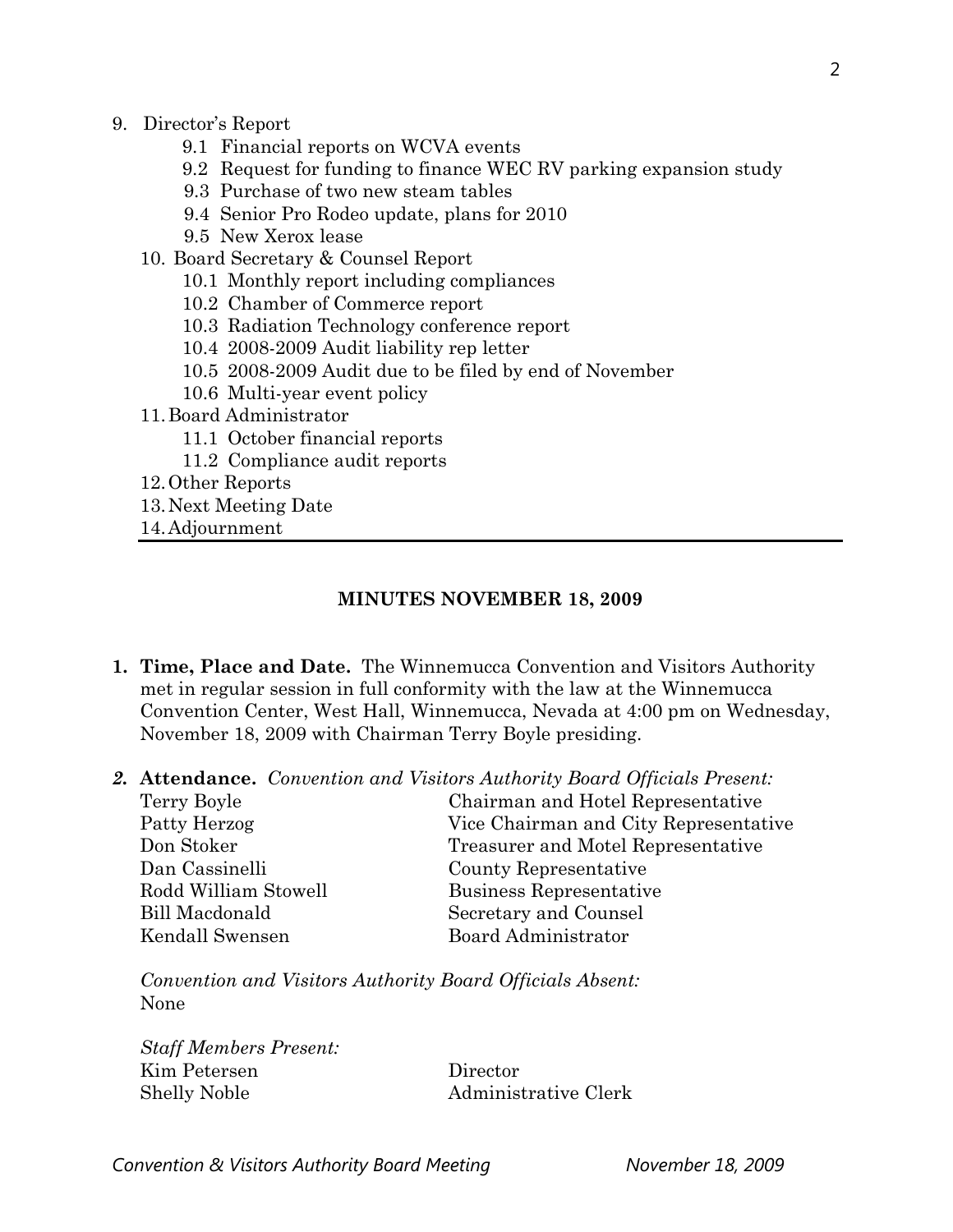| <b>Others Present:</b> |                    |
|------------------------|--------------------|
| Nicole Maher           | Humboldt General H |
| Patricia Setzer        | Winnemucca Host Li |
| Donna Kiker            | Winnemucca Commu   |
| Katherine Griffin      | Winnemucca Commu   |
| Jennifer Montero       | Winnemucca Barrel  |
| Shannon Giordano       | Winnemucca Barrel  |
| Bethany Thompson       | Winnemucca FFA Al  |
| Laurel Capurro Wachtel | Nevada Quarter Hor |
| Jamie Vega             | Nevada Quarter Hor |
| Millie Custer          | Winnemucca FFA Al  |
| Cris McClintick        | Winnemucca FFA Al  |
| Jordan McClintick      | Winnemucca FFA Al  |
| Sunny Johnson          | American Red Cross |

ral Hospital ost Lions Club mmunity Garden mmunity Garden arrel Racing Association arrel Racing Association FA Alumni Association r Horse Association r Horse Association FA Alumni Association FA Alumni Association FA Alumni Association

### **3. Pledge of Allegiance.**

### **4. Meeting Notice Report.**

Chairman Boyle reported that notice, including meeting agenda, was posted by Shelly Noble by 9:00 am Friday, November 13, 2009 at Humboldt County Library, Court House, Post Office, City Hall and Convention Center West Hall. No persons have requested mailed notice during the past six months.

### **5. Minutes.**

Prior meeting minutes of October 9, 2009 were reviewed. *Don Stoker made a motion to accept the minutes of the October 9, 2009 meeting. Motion carried, 4-0.* 

Prior meeting minutes of October 21, 2009 were reviewed. *Patty Herzog made a motion to accept the minutes of the October 21, 2009 meeting. Motion carried, 3-0. Terry Boyle abstained since he was not able to attend this meeting.* 

- **6. Business Impact Determination.** After review of the November 18, 2009 agenda, *Don Stoker made a motion that no proposed agenda item is likely to impose a direct and significant economic burden on a business or directly restrict formation, operation, or expansion of a business. The motion carried unanimously, 4-0.*
- **7. Claims.** The following claims were submitted for payment and approved on November 18, 2009:

CHECK NUMBERS AMOUNT 15111-15169 Nevada State Bank \$96,778.61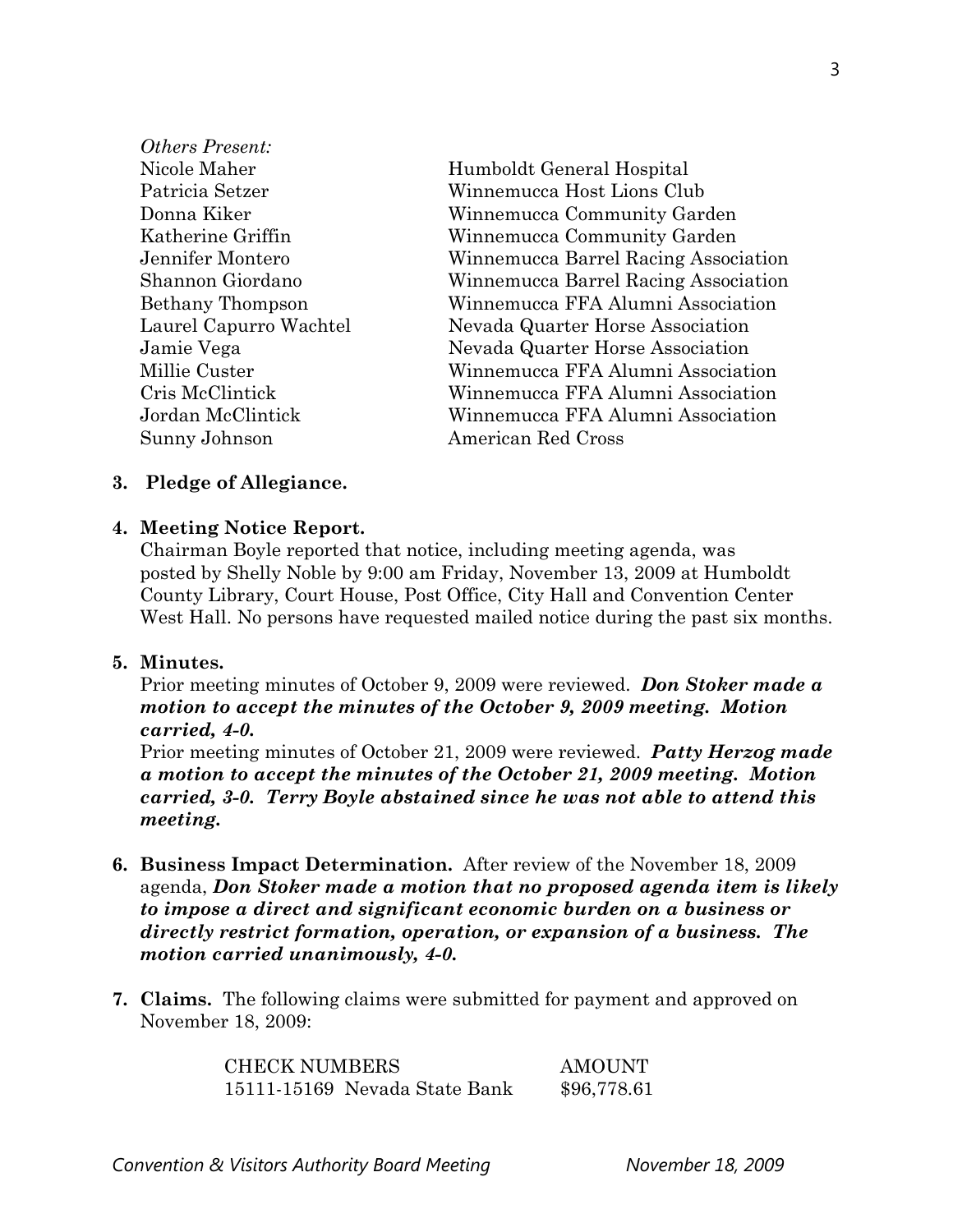## *Patty Herzog made a motion to approve all claims as submitted. The motion carried unanimously, 5-0.*

## **8. General Business.**

# **8.1 FFA Alumni Scholarship Dinner, request for WH facility grant, February 27, 2010**

Mrs. Thompson is here tonight to request a facility grant for this event, which is in its  $3<sup>rd</sup>$  year. All graduating FFA members that apply receive a scholarship. The amounts range from \$500 to \$2,000. Support from both the community and those from out of the area continues to be strong and they would like to be able to apply as much of the proceeds to their scholarship program as possible. *Rodd William Stowell made a motion approving a facility grant for the West Hall and kitchen for the FFA Alumni Scholarship Dinner to be held on February 27, 2010. The FFA Alumni Association is responsible for the expense of the linen, bars, stages and/or platforms and skirted banquet tables. Motion carried unanimously, 4-0.* 

# **8.2 Chris Freed, USTRC update and funding for 2010**

Mr. Freed was not at this afternoon's meeting so no report was made.

# **8.3 Jeff Thompson, Winnemucca Motocross, Metal Mulisha event report**

Jeff reported that this event was very successful. The weather was beautiful, which really helped bring the crowds out. He spoke with people from several western states that made the trip to Winnemucca to see the stunt jumpers. The motocross organization's receipts at the gate were more than double their usual each day of the race, plus they had additional motocross participants as well. The Metal Mulisha jumpers were pleased with the jump area and even performed some new jumps that they hadn't been planning to attempt. Jeff presented the WCVA Board with a check for \$5,200 as repayment of the underwriting amount they provided last month. Board members asked if there was a possibility of them returning to do another show. Jeff thinks this is definitely a possibility. Vice Chairman Herzog expressed her thanks to Jeff for his hard work in making the contacts and negotiating the price down from the original amount that was quoted.

# **8.4 Patricia Setzer, Sunny Johnson, Nicole Maher, Winnemucca Host Lions Club/Red Cross, request for EH facility grant, March 20, 2010 for joint Health Fair & Red Cross event**

After many years of organizing separate events, the Lions Health Fair and the American Red Cross Safety Fair are planning to combine their events next year. Humboldt General Hospital is also a major partner as they provide medical screenings at greatly reduced cost to members of the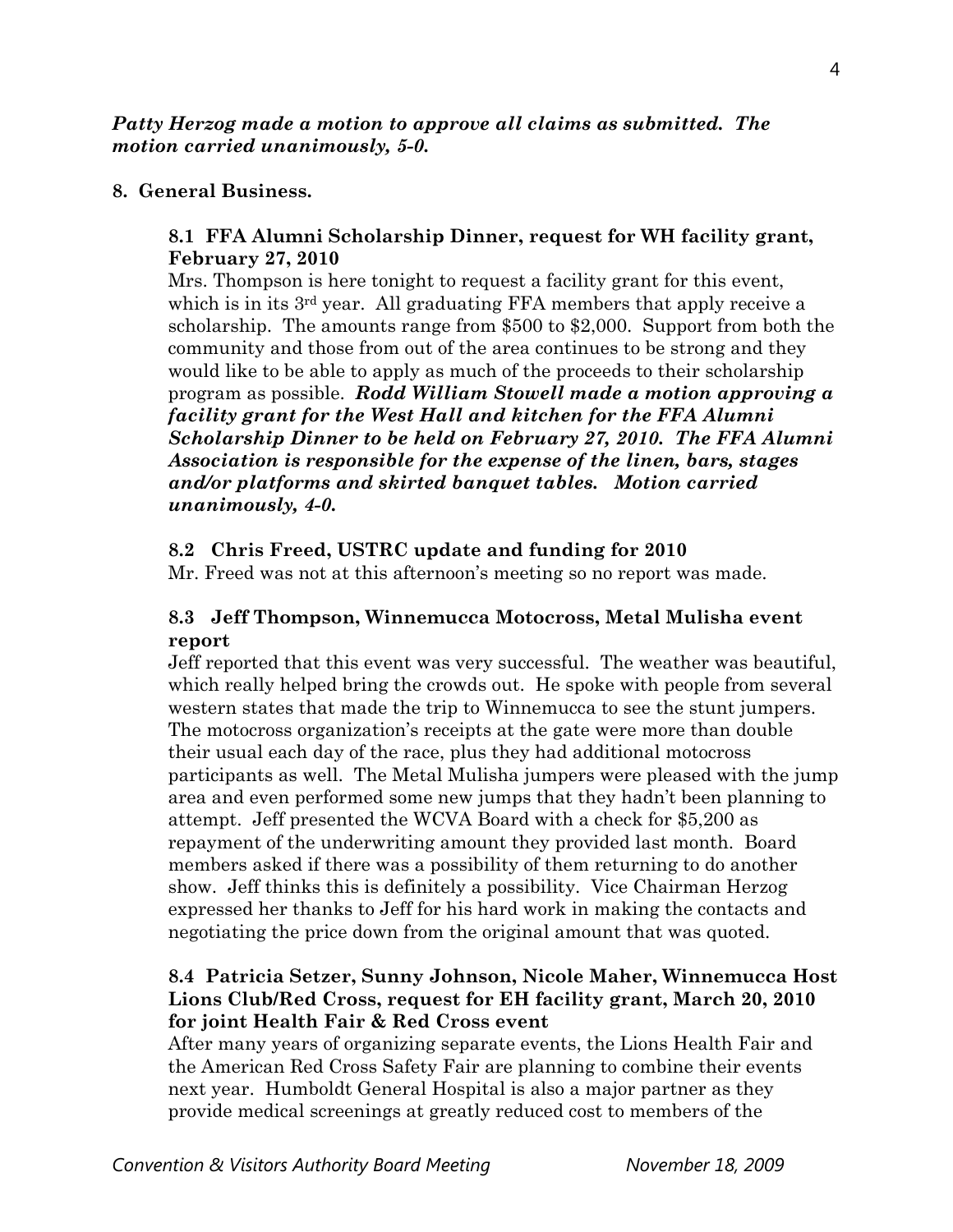community. Initially they had planned to use the entire East Hall of the Convention Center, but now plans are being discussed to hold the event on the Main Floor only. *Patty Herzog made a motion to approve a facility grant up to \$1,000 for the use of the East Hall for the combined Health & Safety Fair to be held March 20, 2010. The organizations coordinating this event will be responsible for payment of expenses incurred for linen, skirted banquet tables and any other usual Convention Center charges. Motion carried unanimously, 4-0.* 

Board member Dan Cassinelli arrived.

## **8.5 Donna Kiker, Winnemucca Community Grant, request for EH facility grant, February 27, 2010**

The Winnemucca Community Garden is having their main fundraising meeting on February 27, 2010 and would like a facility grant for this event. Funding sources have been greatly reduced over the past year. Organizers have tentative commitments of linen and food donation for this event. They will not need a bar or stages. *Don Stoker made a motion approving a facility grant for the East Hall Main Floor and kitchen for the Winnemucca Community Garden Fundraising Meeting to be held February 27, 2010. The Winnemucca Community Garden will be responsible for the cost of the skirted banquet tables. Motion carried unanimously, 5-0.* 

## **8.6 Laurel Capurro, Nevada Quarter Horse Association, request for funding**

Laural Capurro Wachtel is here tonight representing the Nevada Quarter Horse Association. They would like to bring their May Horse Show back to Winnemucca after a 2-year break. This would be a 4-day event May 20-23, 2010. They will offer over 100 classes at this show. Kim feels this is a good event for the community and is in support of WCVA paying the facility fees for the Indoor Event Center, \$3,200. *Terry Boyle made a motion approving payment of \$3,200 for the Indoor Event Center May 20-23, 2010 for the Nevada Quarter Horse Association May Horse Show. Motion carried unanimously, 5-0.* 

## **8.7 Linda Taylor, Winnemucca Barrel Racing Association, request for payment of WEC facility fees, May 7-9, 2010**

Linda was unable to be here tonight so representing WBRA are Jennifer Montero and Shannon Giordano. Mrs. Giordano expressed her appreciation for all the support the WCVA has shown this organization over the years. At the meeting in August when WCVA approved its 2010 Cooperative Funding, WBRA Spring Barrel Race was awarded a \$3,000 grant and \$3,000 underwriting. Due to changes in the economy the past couple of years, this event has been running on a very narrow profit margin so payment of the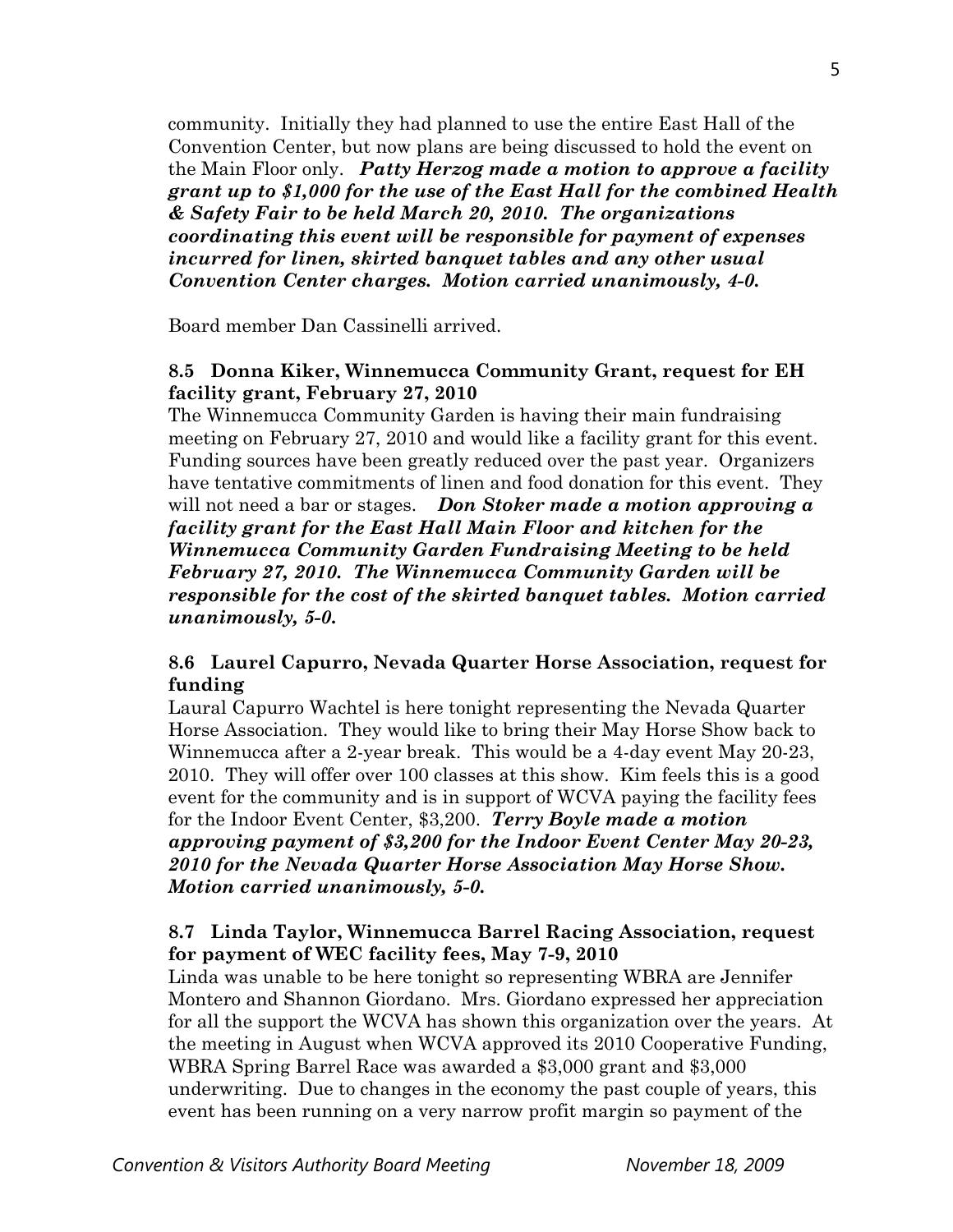arena fees would be a great help to keep them profitable. WCVA was presented with a profit and loss statement for the 2009 Spring Barrel Race. As a condition of funding, WBRA is required to provide WCVA with a current bank statement. *Don Stoker made a motion approving payment of arena fees for the Winnemucca Barrel Racing Association Spring Barrel Race, May 7-9, 2010 in the amount of \$900. Motion carried unanimously, 5-0.* 

## **8.8 Nevada Underground Mine Rescue Competition and Banquet, request for WH facility grant and payment of Event Center facility fees, April 8-10, 2010**

Kim has been successful in bringing this competition to Winnemucca next year. For the past several years it has been held at the UNR Fire Academy near Carlin. There will be 10-12 teams competing, each with 10 people, plus families, judges and other mine personnel who will attend. Most will stay 3 nights. The committee in charge of organizing the event was pleased with the facility and the improved viewing of the course by spectators. Each team pays approximately \$650 to participate. Kim has committed WCVA staff to collect these fees and make payments to other entities that have negotiated their services for this event, like catering, judge payments, etc. If there are funds remaining they will be used to cover the rental of the WH and the Event Center. Kim would like approval from this board to cover any shortage that may arise due to unforeseen expenses. He would like to have approval for the use of the Convention Center West Hall for the banquet (\$600) plus payment of the Event Center for 3 days (\$2,400) of the competition. *Dan Cassinelli made a motion approving payment by the WCVA to cover the difference between income and expenses, up to \$3,000, for payment of facility fees at the Convention Center and the Indoor Event Center for the Nevada Underground Mine Rescue Competition to be held April 8-10, 2010. Motion carried unanimously, 5-0.* 

## **8.9 Accommodation 9-month refund request, Schnell (\$391.50)**

RaLeann Schnell (\$391.50) has submitted receipts and the proper paperwork to receive this room tax rebate.

### **8.10 Accommodation 9-month refund request, Esche (\$431.50)**

Troy Esche (\$431.50) has submitted receipts and the proper paperwork to receive this room tax rebate.

**8.11 Accommodation 9-month refund request, Rynearson, (\$437.24)**  Jon Rynearson (\$437.24) has submitted receipts and the proper paperwork to receive this room tax rebate.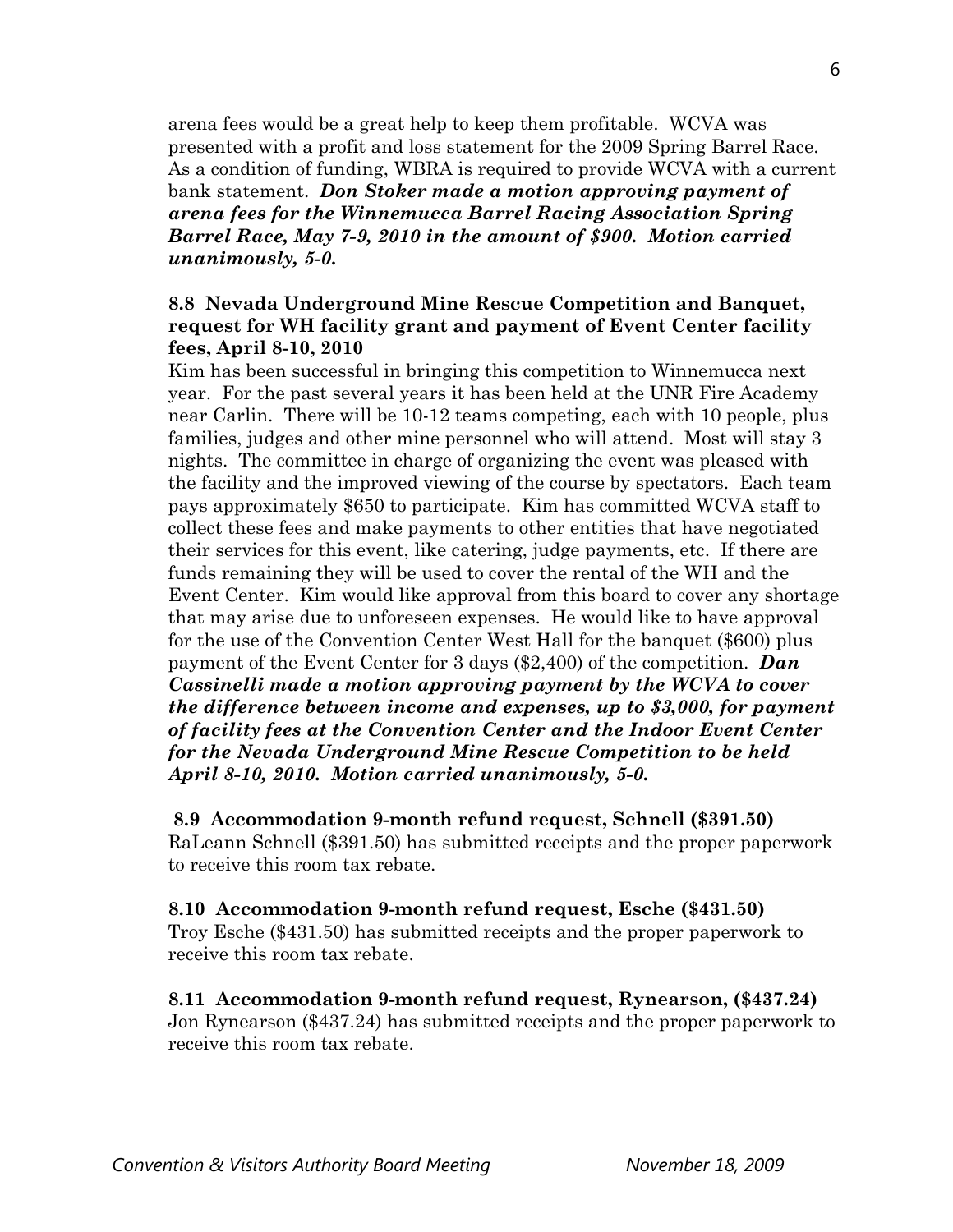# **8.12 Accommodation 9-month refund request, Harber (\$301.50)**

Michael Harber (\$301.50) has submitted receipts and the proper paperwork to receive this room tax rebate.

# *Don Stoker made a motion to approve the 9-month accommodation tax refunds for Raleann Schnell, Troy Esche, Jon Rynearson and Michael Harber as presented. Motion carried unanimously, 3-0.*

## **8.13 East Hall repairs & upgrades and possible grants status**

After speaking with Steve West, Kim feels we have a good chance of receiving some of the federal grant funds. The problem is we do not know WHEN we will receive notification or the funds themselves. At last month's meeting, Kim was authorized by this board to proceed with the heating system in the East Hall since winter will be here shortly and we want to have a reliable system. Alan is working to get this done as soon as possible.

# **9. Director's Report.**

# **9.1 Financial reports on WCVA events**

Financial reports from the Tri-County Fair and Ranch Hand Rodeo were included in the board packets for review.

**9.2 Request for funding to finance WEC RV parking expansion study**  Kim has received a quote from Allen Gray & Associates, a company who will provide us with a conceptual drawing of what additional parking could look like at the Events Complex. Due to the size of the vehicles and their trailers that come to our events, we would be looking at 70' pull-through sites. The cost for this would be \$1,800. *Don Stoker moved to approve funding a WEC parking expansion study in the amount of \$1,800. Motion carried unanimously, 5-0. This vote was incorrectly stated as 3-0 in the original draft that was reviewed by the board. The accurate vote was corrected at the following meeting, December 16, 2009.* 

# **9.3 Purchase of two new steam tables**

The steam tables at the Convention Center were the ones purchased when the building was constructed in 1979 and need to be replaced. The replacements that Kim is looking at are approximately \$6,000 each. If approved, Kim will get at least 2 bids for them before proceeding. *Don Stoker made a motion authorizing Kim to proceed with the purchase of two new electric steam tables, not to exceed \$6,000 each. Motion carried unanimously, 5-0.* 

# **9.4 Senior Pro Rodeo update, plans for 2010**

Kim has been trying to get accurate attendance numbers and gate receipts for the SPR Finals for the past 4 years but has not been successful. After his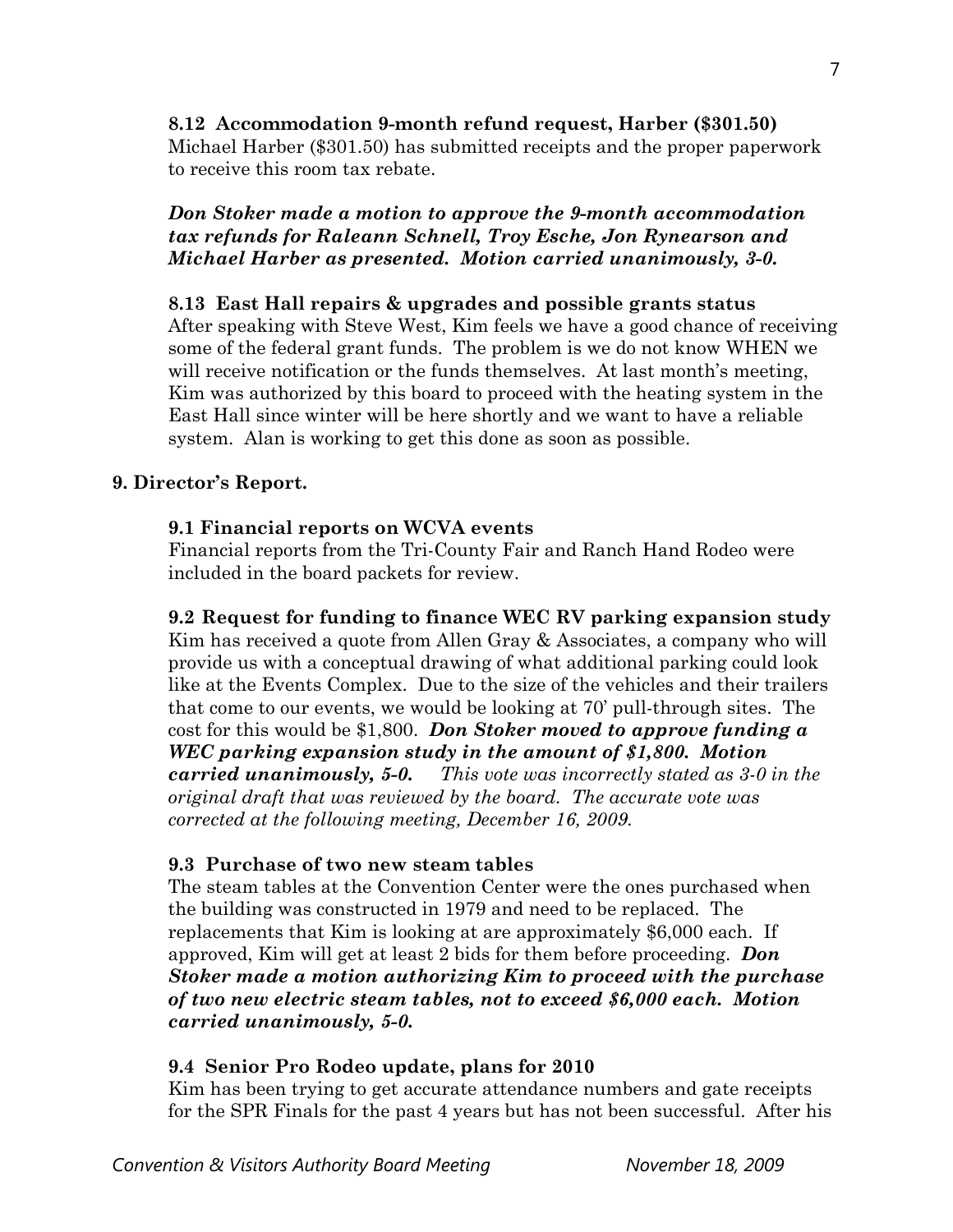last request following the event in October, John South sent him an email. A copy was given to each board member tonight. According to Mr. South, the event is getting bigger and better. But the local feeling is that just the opposite is happening. Terry feels that he gives more rooms away then he rents for this event. We have one more year in our contract with them. At that time, there are definitely some items that we will need to re-negotiate. In the meantime, Kim asked board members if they would like him to write to the NSPRA Board and express the local concern regarding the decline of the event and make an offer to help in any way we can. Even though this event is not what it used to be, there is no other event coming to town that weekend and we would like it to be successful. Board members were comfortable with Kim writing this letter to express the community's concerns.

## **9.5 New Xerox lease**

Kim would like approval to enter into a lease for a new copy machine that would have the capabilities to do the printing jobs for posters, etc. that we produce for our events. We still have a few more months on our current lease. He will come back to the board with a proposal when the lease is closer to completion.

## **10. Secretary & Counsel, Monthly Report.**

### **10.1 Monthly report including compliances**

Bill presented his report for October.

### **10.2 Chamber of Commerce report**

This information is included in Bill's packet.

### **10.3 Radiation Technology conference report**

This item is included in Bill's packet.

### **10.4 2008-2009 Audit liability rep letter**

A copy of this letter is attached to Bill's packet.

### **10.5 2008-2009 Audit due to be filed by end of November**

Our 2008-2009 audit is almost complete and will be filed by this date. Steele & Associates, our new auditors, will make their report at our December meeting.

### **10.6 Multi-year event policy**

Due to the current economic climate, Bill was concerned about our level of support for events which we have multi-year contracts with and wondered if the board would like to consider attendance numbers and other factors when entering into future agreements.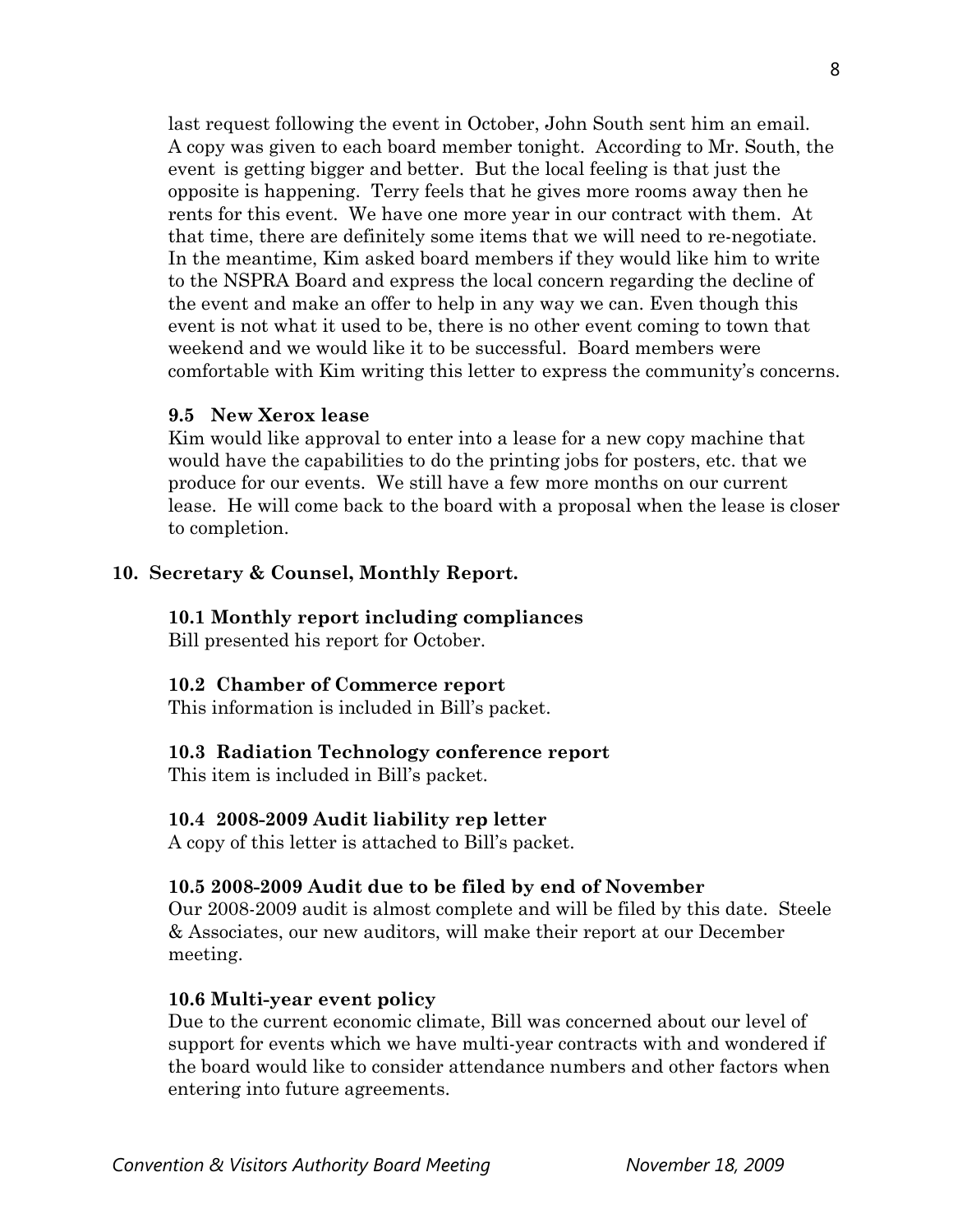## **11. Board Administrator.**

### **11.1 October financial reports**

 Room taxes for September remained flat compared to the previous year. This is definitely better then a lot of other counties in Nevada.

### **11.2 Compliance audit reports**

 No report. Kendall is still working to get an outside accounting firm to do the compliance audits on the properties that feel he has a professional conflict of interest and should not perform them. Basically, if we bring in another accountant, the cost will be approximately \$1,200 per audit. Kendall charges \$250. Kendall is proposing that if the properties wish to have an outside auditor perform their compliance audit, they pay the difference. He has checked with regulatory agencies that govern accountants and this would be acceptable. The board wishes to review its current compliance audit policy at the December meeting and will then decide on whether or not to authorize Kendall to proceed with the outside auditors and charge the properties the difference in fees. This would only apply to those properties that do not want Kendall to perform their audits. At this time, there are three.

### **12. Other reports.**

### **12.1 East Hall**

Don asked about a time table for carpet replacement in the East Hall. Kim said he was planning to proceed with new carpet after all the heating and a/c work was done to insure that no damage is done to the carpet once it is installed. Also, Kim has had a contractor make some repairs to the stucco on the outside of the West Hall. This same individual looked at the outside entrance oak pillars on the East Hall that Don was concerned about last month and said he could stucco those too. He also suggested a finish he uses that would hold up better in the weather then what has been applied in the past. When the weather improves next spring, Kim will check into this further.

## **12.2 Buckaroo Hall of Fame**

Patty was contacted by Les Sweeney with some concerns regarding the security of items in the Buckaroo Hall of Fame. This board has discussed this in the past but the cost of cameras at each display case would be cost prohibitive. Plus, just having cameras is no guarantee that any of these rare items which might get stolen would ever be recovered.

### **12.3 Run-A-Mucca law enforcement**

After last spring's Run-A-Mucca event there was talk among some of the law enforcement agencies that the event would be charged for overtime of officers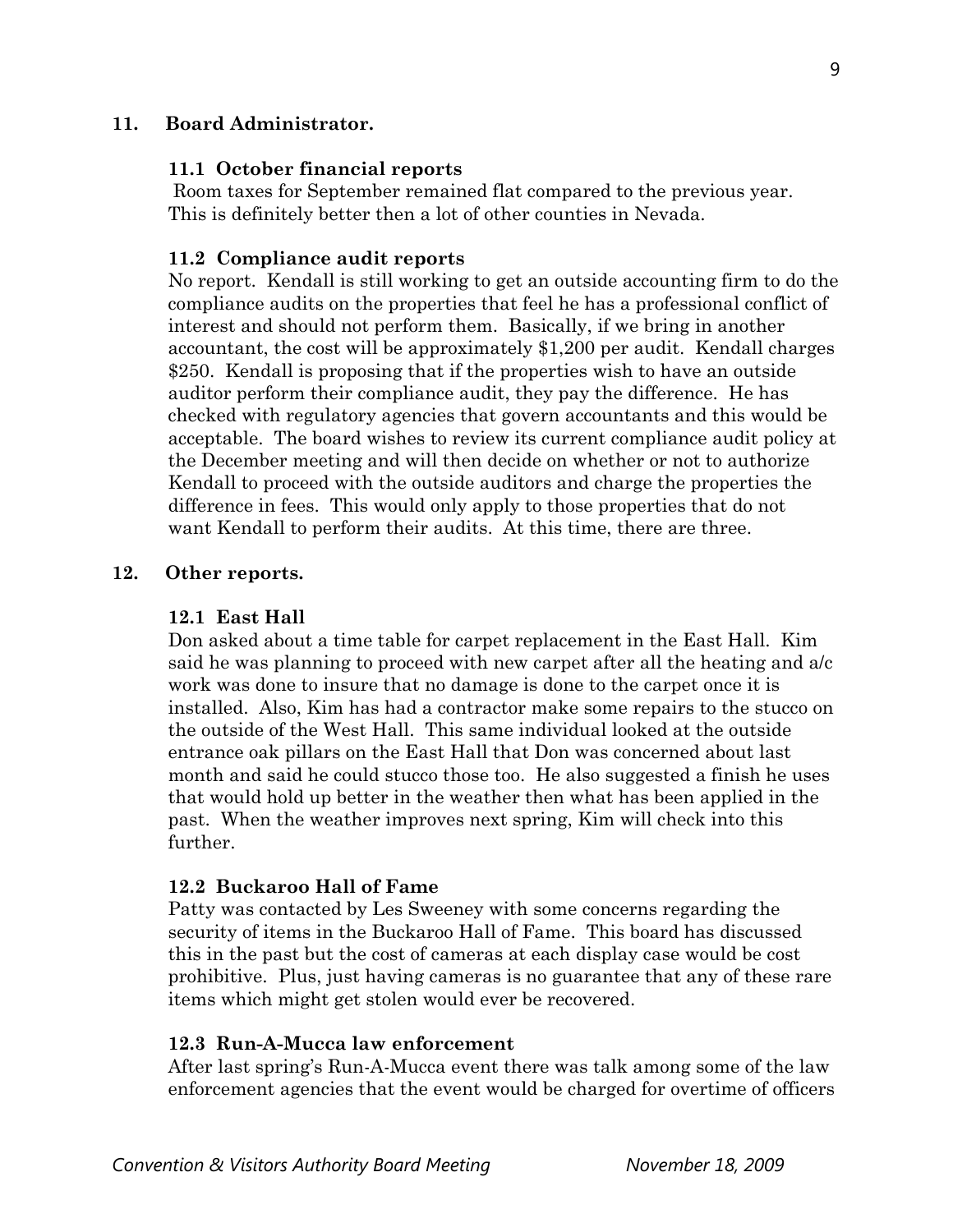working that weekend. Figures ranging from \$10,000 to \$14,000 were discussed. An amount that high would pretty much prevent us from sponsoring this event. Kim would like to have a discussion now with the Chief of Police and the WCVA, before too much planning has taken place, to see if the WPD is still planning to proceed with this. Board members felt that there were too many officers at last spring's event and the expense was

# **13. Regular Business. Next Meeting. The Board confirmed the next regular meeting date of Wednesday, December 16, 2009.**

**14. Adjourn.** The meeting was adjourned at 6:45 pm to the next regular meeting, or to the earlier call of the Chairman or to the call of any three (3) members of the Board on three (3) working days notice.

Respectfully submitted,

Shelly Noble

APPROVED ON \_\_\_\_\_\_\_\_\_\_\_\_\_\_\_\_\_\_\_\_\_\_\_\_\_\_\_\_, 2009

unnecessary.

As corrected